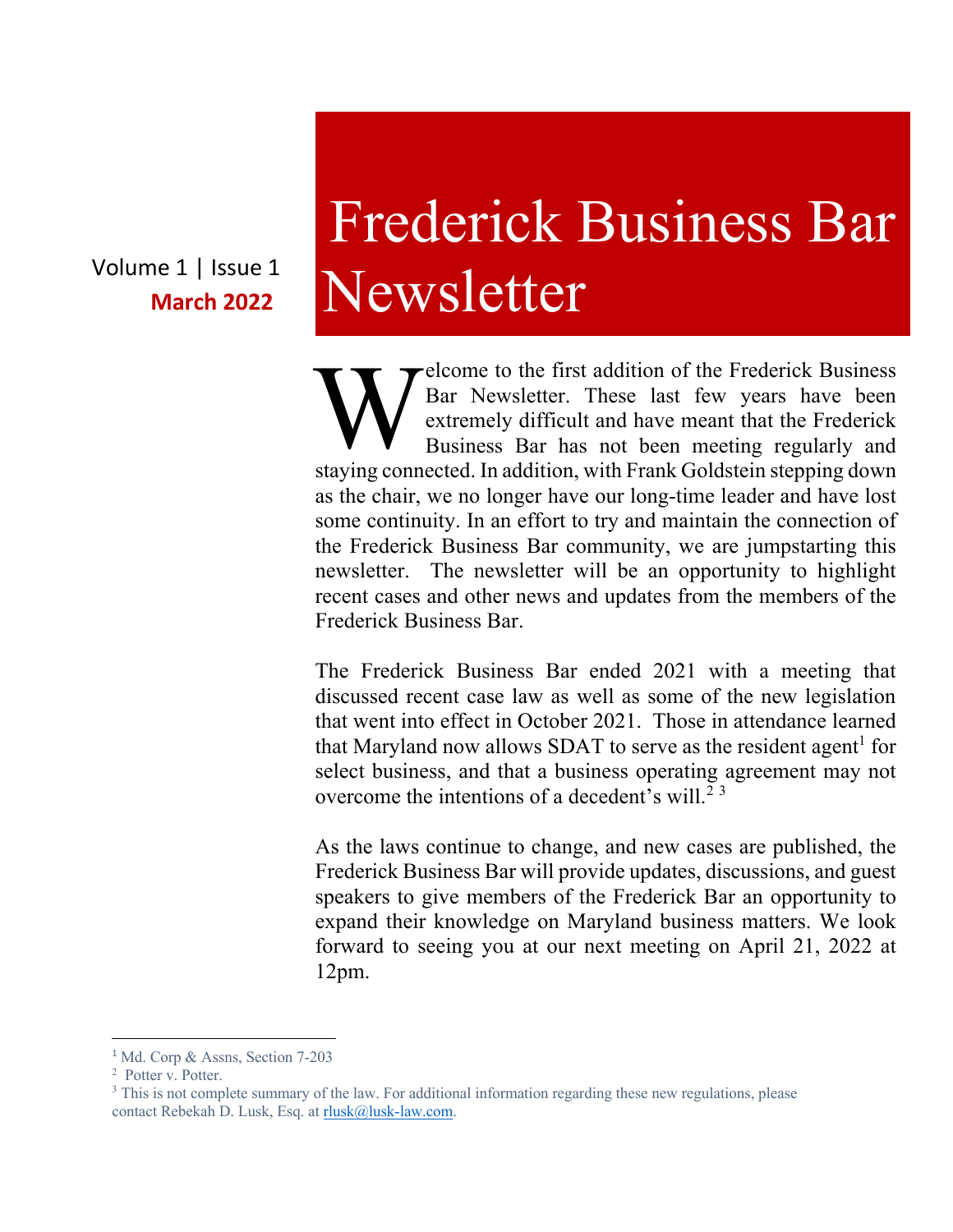#### **Prior Case Law: Potter v. Potter**

This case was last discussed at the Frederick Business Bar Meeting. This past year, the Court of Special Appeals heard *Potter v. Potter*, Md. App. 569 (2021). The Court of Special Appeals

addressed a dispute on whether a decedent's interest in an LLC was determined by the company documents or by the decedent's estate. The Court of Special Appeals ruled that the decedent's company documents did not

*"The Proper function of the courts in a case such as this is to decide what Maryland law is and then to apply. Ruby's policy arguments should be directed to the legislature."*

meet the requirements of Maryland Estates and Trusts Section 4-102, to validate the transfer of his membership interest.

This case has created a new presumption that an individual's estate documents will control over any company



documents in determining the disbursement of a decedent's membership interest, as long as the company documents do not meet the requirement of Maryland Estates and Trusts Section 4-102. Since the last meeting, the Court granted a Petition for Writ of Certiorari, thereby transferring the case to the regular docket. However, this matter was settled before it could reach the Court of Special Appeals.

Currently, a new bill is before the Maryland Senate. [Senate Bill 261](https://mgaleg.maryland.gov/2022RS/bills/sb/sb0261f.pdf): *Corporations and*  - *Associations- Limited Liability Companies and Partnerships-Operating Agreements and*  S *Partnership Agreement.* The Purpose of the bill is to "*authoriz[e] the operating agreement of a*  limited liability company to provide for the transfer or assignment of an interest in the company *to a certain person on the occurrence of certain events regardless of whether the person is a member; authorizing a member of a limited liability company to retain the member's* a *noneconomic interest in the company on assignment of all of the member's economic* n *interest in the company under certain circumstances; authorizing a partnership agreement to provide for the transfer or assignment of an interest in the partnership* n *to a certain person on the occurrence of certain events regardless of whether the person is a partner; establishing that transfers on death pursuant to an operating agreement or a partnership agreement are not testamentary; and generally relating* n *to operating agreements of limited liability companies and partnership agreements."*

**7222 Ambassador Road, LLC v. National Center on Institutions and Alternatives, Inc**. In *7222 Ambassador Road, LLC v. National Center on Institutions and Alternatives, Inc.,* 470 Md. 66 (2020) the Plaintiff appealed and lost, and then filed a writ of l i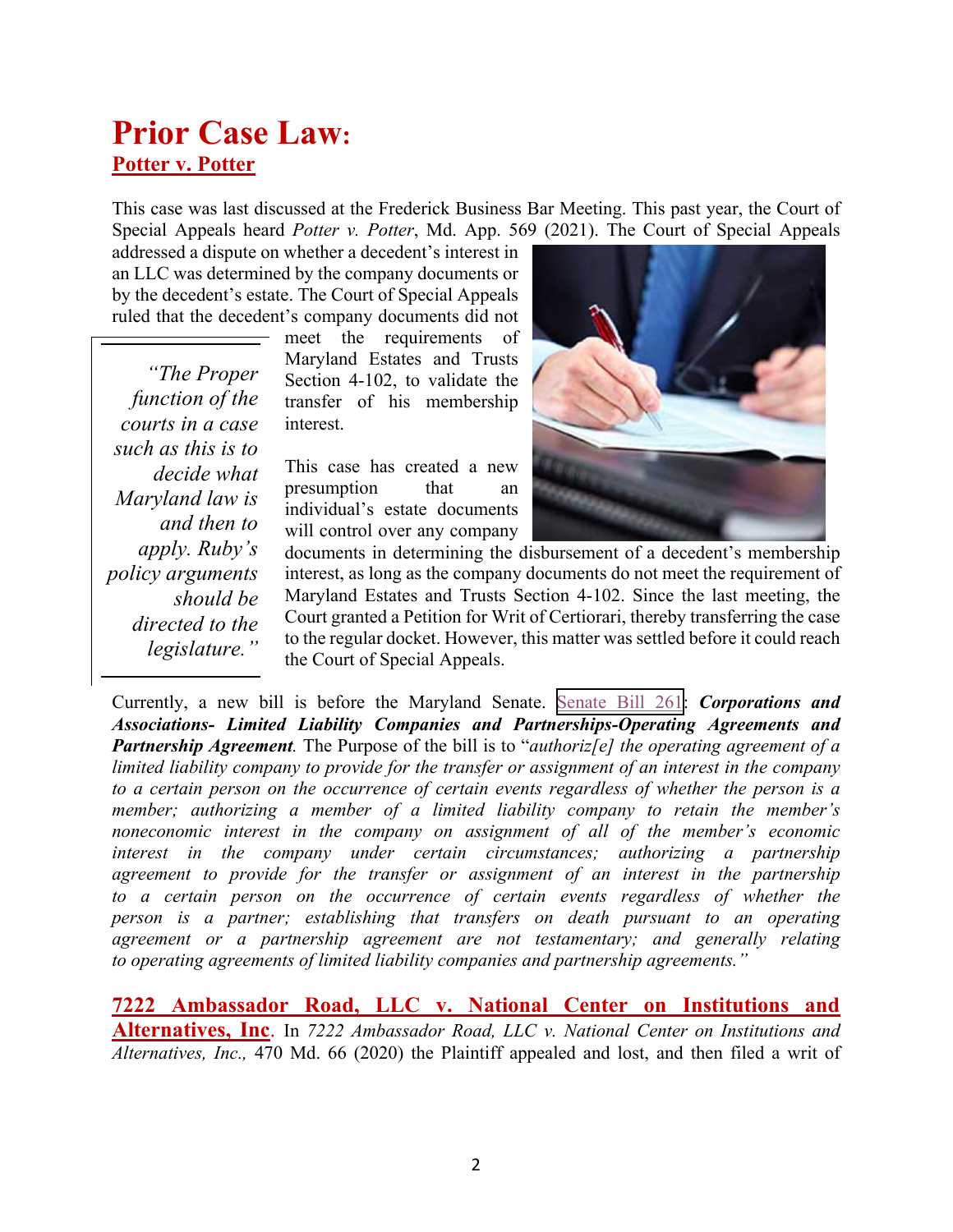certiorari. However, between time of appellant's loss on appeal and filing a writ of certiorari,



appellant was forfeited. As a result of the appellant's forfeiture of their right to do business in Maryland, the Court held that appellant also lost their ability to prosecute an action, including the filing of a timely petition for a writ of certiorari. The court addressed whether a business who forfeits before their appeal, is not permitted by law to appeal a case.

Please contact Rebekah D. Lusk, Esq. if you would like additional information on the cases discussed above, or would like information on other cases that were discussed at the last Frederick Business Bar meeting.

### **New Case Law: Velicky v. Copycat Building, LLC**

The court in *Velicky v. Copycat Building, LLC*, 476 Md. 435 (2021) addressed whether a landlord had the right to file a Tenant Holding Over ("THO") without a rental license. The tenants in this action filed a petition for Writ of Certiorari asking the Court to hold that based on principles of public policy, that the tenant holding over statue is unavailable to an unlicensed landlord seeking a writ of possession of the landlord's property after the expiration of the tenancy.

The court declined to adopt such a holding, but rather held that a landlord has the right to proceed with a THO after the expiration of his/her license.<sup>4</sup>

There is pending legislation, [House Bill 174,](https://mgaleg.maryland.gov/2022RS/bills/hb/hb0174F.pdf) which was introduced in the 2022 session of the Maryland General Assembly, that would require a landlord, at the time of filing a certain complaint in an action for repossession for failure to pay rent, to show compliance with certain local license requirements and certain lead-based paint abatement laws.

#### **Playmark Inc. v. Perret**

The Court in *Playmark Inc. v. Perret*, No. 0091, September Term 2020, evaluated whether Playmark and Pro Rec are corporate "successors", and if so, would they be liable for payment of a former employee under the Executive Management Agreement.

As a general rule in Maryland "a corporation that quires all or part of the assets of another corporation is not liable for the debts and liabilities of the predecessor. A corporation can however, be held liable for its predecessor's obligations if two criteria are met. *First*, the corporation must be a 'successor,' which is defined by statute… *Second*, the transfer must meet one of the four common law exceptions to the general rule of non-liability."

<sup>4</sup> See *Velicky v. Copycat Building, LLC,* 476 Md. 435 (2021) for a full explanation of the court's holding.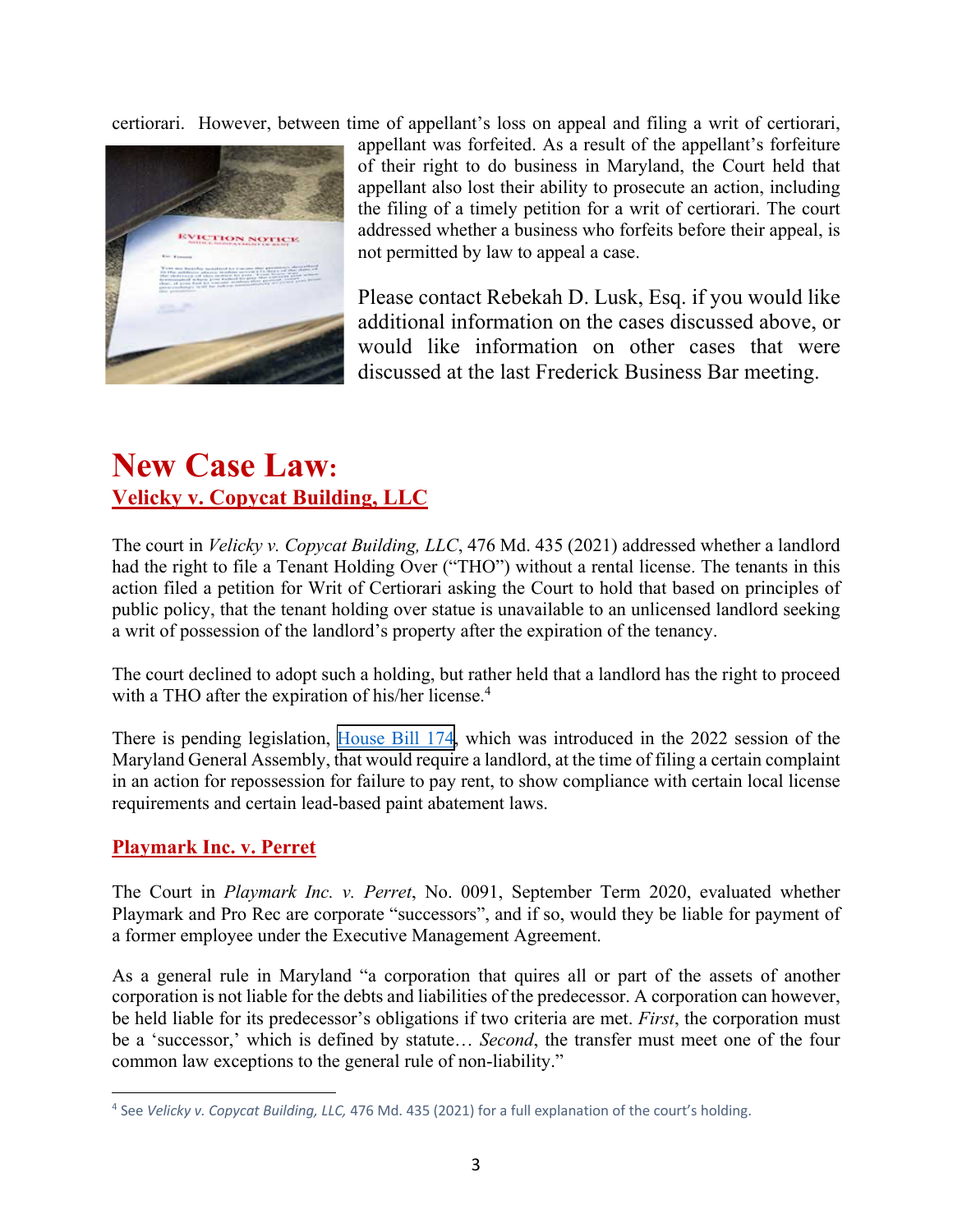The court affirmed the Circuit Court's breach of contract judgment against Playmark and Pro Rec for the overdue payments as well as the Circuit Court's declaratory judgment that Perret has a right to receive the remaining future payments from Playmark and Pro Rec. The Court also held, however, that the Circuit Court erred in dismissing Perret's claim under the Wage Act and, thus, reverse and remand for additional proceedings.<sup>5</sup>

## **Upcoming Meetings: April 2022**

The next meeting of the Frederick Business Bar will take place April 21st, 2022 at 12pm. This will be the first meeting the Business Bar will be holding in 2022. As always, the meeting will be held in person, at Lusk Law, LLC, 113 E. Church Street, Frederick, or via Zoom.

The Frederick Business Bar will also be holding a special presentation titled Mind Your Business: Coordinating Business and Estate Plans to Preserve Value. This presentation is tentatively scheduled for September 15, 2022. More information to follow.

The April segment for the Business Bar meeting is "Fiduciary Duty". We will address the *Plank v. Cherneski* Case, that addressed whether there can be a stand-alone breach of fiduciary claim. In addition, we will discuss what language is required in an operating agreement to protect or litigate against a director's actions.



Those in attendance at the meeting will have a chance to be entered into a drawing to receive a **prize**. At the conclusion of every meeting, there will be a short quiz directly related to what is discussed. Those with correct answers will be entered into a drawing in which one winner will be selected. Good luck!

<sup>5</sup> *See Playmark Inc. v. Perret*, No. 0091, September Term 2020 for a full explanation of the court's holding.